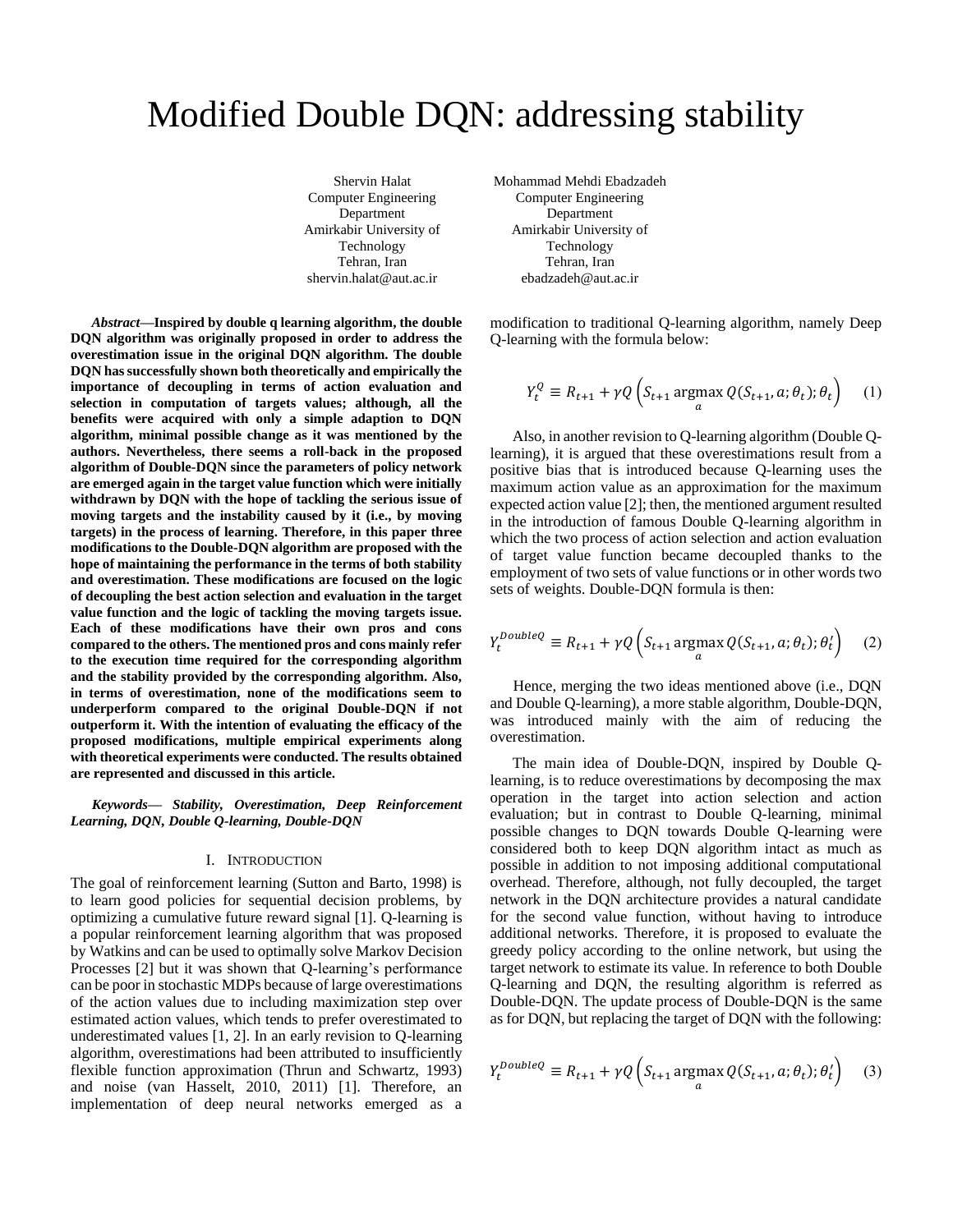In comparison to Double Q-learning, the weights of the second network  $\theta'_t$  are replaced with the weights of the target network  $\theta_t^-$  for the evaluation of the current greedy policy. The update to the target network stays unchanged from DQN, and remains a periodic copy of the online network [1].

 However, in the proposed formula of target values in Double-DQN, the parameters  $\theta_t$  of online function (i.e., policy network in the case of Double-DQN) once again emerged which was previously withdrew in the DQN algorithm with the logic of addressing the moving targets issue in the leaning process of neural networks which resulted in the introduction of target networks in conjunction with online networks. But, in this paper it is shown how a slight change in the function of action selection may change the obtained target value which on the other hand results in moving targets. Therefore, in this paper, considering what mentioned above, some possible modifications in span of the related papers of Double-DQN, DQN and Double Qlearning are proposed for the first time in the literature of deep reinforcement learning(DRL).

## *A. motivation*

The blossom of powerful GPUs in recent years along with the moving targets issue mentioned above, also considering the argument of 'minimal possible changes for handling computational overhead' which was offered by Double-DQN paper, motivated us into employment of multiple trainable functions (i.e., networks in our case) similar to Double Qlearning and a copy of them every specific steps similar to DQN.

Moreover, stability is a central concern in control and stability in RL has largely remained an open question [4] also, stability is considered the key to achievement in reinforcement learning in general. Although, DQN and Double-DQN has improved stability by the employment of target network, replay memory and decoupling of action selection and evaluation (Exclusively in Double-DQN), but still any update into policy network could alter the target value due to the fact that still action selection is based on policy network; therefore, action value distribution still may be changed with every update. After all, any effort in improving in stability is of high value.

As an empirical example of mentioned instability, which occurs in mentioned algorithms of DQN and Double-DQN (although remarkably to a lesser extent in the latter one), is that in many games such as 'Moon Lander' or 'Cart Pole' it is a common phenomenon to repeatedly observe that the moving average score (over the last 100 episodes) with a nice continuous upward trend in is followed by a downward trend; considering this instability, it seems that the agent all of a sudden triggers to forget what it has been learnt up until that time no matter which hyperparameters chosen or how long the agent is learning. Using a more stable target function may be one way of combating this issue, an idea which was led to the contributions of this paper.

Therefore, in this paper some modifications to Double-DQN target value function are introduced. In the following, general descriptions of modifications mentioned above are provided and they will be evaluated more in depth in the next sections.

Two modifications, namely SD-DQN and FD-DQN are proposed each with two and three trainable networks respectively. The first one (SD-DQN) can be viewed as a deep implementation of Double Q-learning algorithm only with two policy networks and their corresponding target networks for both calculation of target values besides decoupling action selection and evaluation. The second one (FD-DQN) can be viewed as a slightly more complex update to Double Q-learning which employs three policy networks and their corresponding target networks, again, for both calculation of target values and decoupling of action selection and evaluation just similar to SD-DQN with the aim of almost fully decouple the target and policy functions compared to SD-DQN which semi-decouples the mentioned functions.

Also, another modification, namely TDQN is proposed which not only has one trainable network but is expected to attenuate the moving target issues in Double-DQN by offering two target networks (one for action selection and the other for action evaluation) the weights of which are copied from policy network consecutively within a specified episode interval.

# *B. Terms' Definition*

To make this paper easy to read, In the following, the definition of commonly used abbreviations of this paper are provided here:

(More in-depth descriptions are brought in section 3)

- **Primary Target Network:** Here, Primary target network is the target network which was originally introduced by DQN but only with the role of 'Q-value evaluation of best action selected' just similar to the target network implemented in target value function of Double-DQN; the role of 'best action selection' is leaved to another target network, namely 'secondary target network'.
- **Secondary Target Network:** Secondary target network, is the target network which is introduced for 'best action selection' in target value function. In contrast to the process of 'best action selection' of Double-DQN, in newly introduced models, the 'best action selection' is leaved to another target network, namely, secondary target network.
- **Mutual Target Network:** The joint existence of primary and secondary target network together is called mutual target network. Therefore, the role of mutual target network is to first select the best action by primary target network, then, evaluate the corresponding Q-value by the secondary target network.
- **DDQN:** DDQN stands for Double-DQN which is previously known.
- **TDQN (Triple Deep Q-network):** TDQN stands for Triple-DQN which is named after Double-DQN since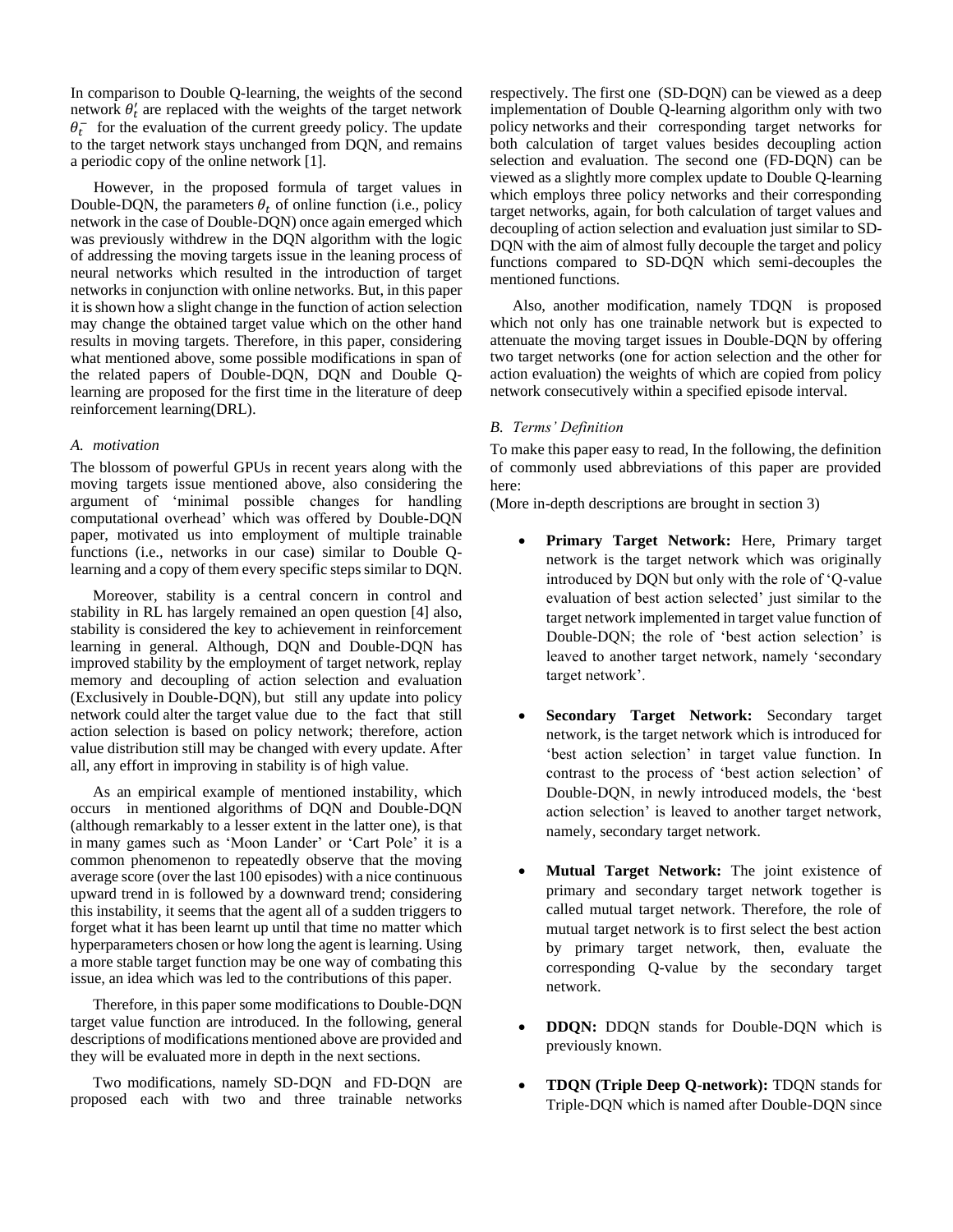

Fig. 1. Function Approximation Experiment

there are overall networks, one trainable policy network plus two untrainable target networks.

- **SD-DQN (Semi-Decoupled Deep Q-network):** SD-DQN stands for semi-decoupled DQN, since, although, not fully decoupled, two trainable separate policy networks are deployed as value functions exactly the same as Double Q-learning value functions but in deep neural network scope.
- **FD-DQN (Fully-Decoupled Deep Q-network):** FD-DQN stands for fully-decoupled DQN, since by deployment of three trainable separate policy networks a more decoupled model is introduced.

 A more detailed and in-depth descriptions along with the corresponding training process of each newly introduced schemas are brought in sections 3 and 4.

## *C. Paper's Structure*

- (Section 2): A theoretic evaluation of Mutual target network schema's effect on learning process will be demonstrated similar to theoretic evaluation of Double-DQN paper on overestimation.
- (Section 3): Formulations of different newly introduced schema are shown in section 3.
- (Section 4): In section 4, the obtained results of conducted experiments will be illustrated.
- (Section 5): lastly, in section 5, conclusions are discussed and possible future works are recommended.

## II. THEORETICAL BASIS OF INTRODUCED SCHEMAS

In this section, theoretical evaluations are carried out to further validate what has been explained so far. These evaluations are visually illustrated for a better insight into conclusions obtained. The evaluation is exactly similar to the description of the DDQN experiment of 'illustration of overestimation during learning' with the following details.

A real-valued continuous state space with 10 discrete actions in each state is considered. For simplicity, the true optimal action values depend only on state so that in each state all actions have the same true value. These true values are shown in the left column of plots in Figure 1 (purple lines) and are defined as

TABLE I. SUM OF SQUARED ERRORS

| <b>Function</b> | $\sin(s)$ / 6-D | $2e^{(-x^2)}/6-D$ 2 $e^{(-x^2)}/9-D$ |      |
|-----------------|-----------------|--------------------------------------|------|
| <b>SSE</b>      | 6.55            | 16.30                                | 1.34 |

either  $Q_*(s, a) = sin(s)$  (top row) or  $Q_*(s, a) = 2 exp(-s^2)$ (middle and bottom rows). The left plots also show an approximation for a single action (green lines) as a function of state as well as the samples the estimate is based on (green dots). The estimate is a d-degree polynomial that is fit to the true values at sampled states, where  $d = 6$  (top and middle rows) or  $d = 9$ (bottom row). The samples match the true function exactly. There is no noise and we assume we have ground truth for the action value on these sampled states. The approximation is inexact even on the sampled states for the top two rows because the function approximation is insufficiently flexible. In the bottom row, the function is flexible enough to fit the green dots, but this reduces the accuracy in unsampled states. Notice that the sampled states are spaced further apart near the left side of the left plots, resulting in larger estimation errors. In many ways this is a typical learning setting, where at each point in time we only have limited data. The middle column of plots in Figure 1 shows estimated action value functions for all 10 actions (green lines), as functions of state, along with the maximum action value in each state (black dashed line). Although the true value function is the same for all actions, the approximations differ because we have supplied different sets of sampled states . The maximum is often higher than the ground truth shown in purple on the left. This is confirmed in the right plots, which shows the difference between the black and purple curves in orange. The orange line is almost always positive, indicating an upward bias. The right plots also show the estimates from Double Q-learning in blue , which are on average much closer to zero. This demonstrates that Double-Q learning indeed can successfully reduce the overoptimism of Q-learning. The different rows in Figure 1 show variations of the same experiment. The difference between the top and middle rows is the true value function, demonstrating that overestimations are not an artifact of a specific true value function. The difference between the middle and bottom rows is the flexibility of the function approximation. In the left- middle plot, the estimates are even incorrect for some of the sampled states because the function is insufficiently flexible. The function in the bottom left plot is more flexible but this causes higher estimation errors for unseen states, resulting in higher overestimations. This is important because flexible parametric function approximators are often employed in reinforcement learning.

Now, to show how exact the functions and details are implemented, the generated plots with the mentioned settings are illustrated in Fig. 1. The sum of squared errors of the third columns for Double-Q estimates (blue lines) are depicted in Table I. As it can be figured out from the Fig. 1, the generated figures are exactly the same as the one in Double-DQN paper. Now, we focus on our own conducted experiment.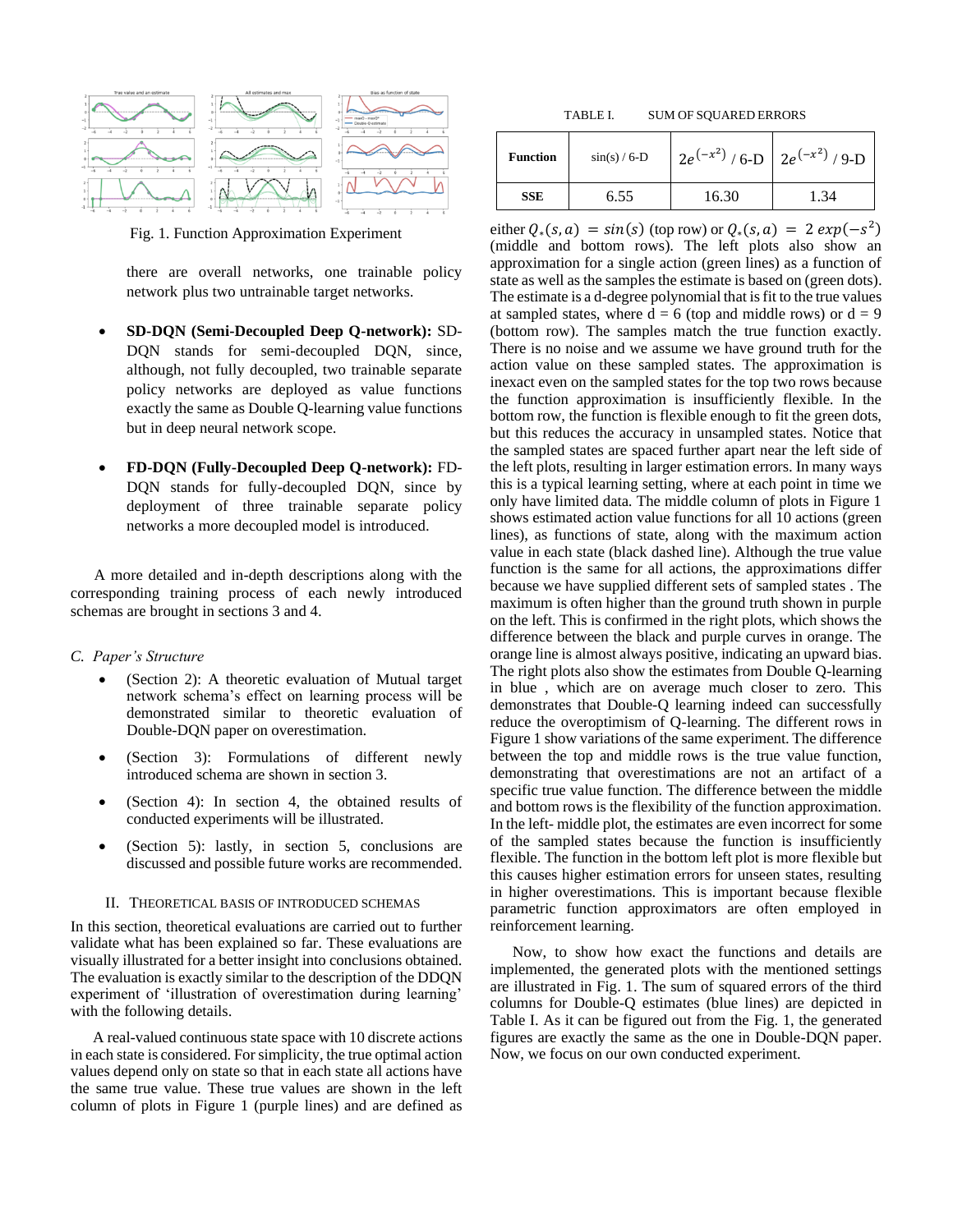

Fig. 2. Moving Targets of  $sin(x)$  with 6-D Polynomial

# *A. Mutual target network schema's Effect on Learning Process*

Aside from benefits of decoupling logic, the most significant feature in common, and probably the most important contribution of this paper, among introduced schemas is the defined secondary target network to address the moving targets issue.

In this subsection we are to evaluate how each update of policy network may result in alteration of target value function in DDQN algorithm and, qualitatively, how much this moving target may affect the final performance of the algorithm. To do so, similar to the DDQN experiment of 'illustration of overestimation during learning', the following experiment with slight changes was performed.

In this experiment the double estimators are employed for action selection and the primary estimators for action value evaluation (Hence, the primary estimator is kept unchanged during experiments). Therefore, double estimators are a representative of policy network in real world problems.

Then, to show how change in double estimators (one step update in policy network in real world) due to an update may affect the final results. Specifically, this effect is compared with error obtained for Double-Q estimate of the main experiment of Double-DQN paper (Illustration of overestimations during learning) to show how much these updates may alter the error from optimal (original) functions.

Also, in order to evaluate how complexity of the environment and function estimators may affect the outcome of this experiment, all the three settings of the original experiment of Double-DQN paper were considered. The outcomes of conducted experiments are illustrated in the Fig. 2, 3, 4.

As it can be figured out from each of the figures below, as indexes of 'i' and 'j' become more distant, the corresponding squared error of  $\{MaxQ(i) - MaxQ(j)\}\$  almost becomes greater although all the approximated functions are rather similar to their corresponding original function (i.e.,  $sin(x)$  in Fig. 2 and  $2e^{-x^2}$  in Fig. 3 and 4). Note that the only difference between  $MaxQ(i)$  s are in their action selection function of within the target value function. Now, what is critical here is that with even slight changes in the distribution of action selection function, in most cases, the obtained errors are approximately multiple times of their corresponding error of  $\{MaxQ *$ 



# $^{2}$ ) with 6-D Polynomial

 $-MaxO(i)$  . For example, in Fig. 2, the  ${MaxQ(i) - MaxQ(j)}$  for  $i = 5$  and  $j = 2$  is equal to 122.9, whereas, the function approximation error in this case (i.e.,  $\{MaxQ * - MaxQ(i)\}\$ for  $i = 5$ ) is about 6.5. As another example for Fig. 2 is that even in the lowest error of 2.65 (which is for  $i = 5$  and  $j = 4$ ) this error is about 30 percent of the function approximation error of 6.5. Although the latter example isn't critical but still may affect the function approximation error to some extent.

Now considering figure 3, as we can see, except for the first plot (i.e.,  $i = 5$  and  $j = 0$ ) the squared error of most of the plots doesn't seem critical compared to the corresponding function approximation error of 16.2. This was expected since the distribution of different action value estimators for this setting doesn't differ from each other as it is illustrated in Fig. 1 second row of middle column as against the distributions of two other settings (figure 1, first and third rows of middle column).

Lastly, considering the Fig. 4, here comes the most critical part of the experiment since this figure represents the most flexible function approximator which is more similar to neural networks in the sense of flexibility. As we can see, in Fig. 4, slight alterations in action selection estimators may result in extremely high squared errors (just note the errors obtained in first and second plots of Fig. 4). Hence, by comparison, we may conclude that the issue of moving targets is case sensitive and may vary depending on different environments).

In summary, we have shown that how even slight changes or any update in action selection estimators may, on the other hand, result in dramatically high target value changes which lastly may result in moving targets issue in real world settings especially in neural networks in our case. Therefore, addressing this issue seems of high value.

## III. FORMULATION OF DIFFERENT SCHEMAS

In the following, newly introduced schemas' formulations along with their corresponding descriptions and learning process is discussed.

# *A. TDQN*

TDQN in an update to Double-DQN with only one simple modification. This modification is deployment of secondary target network along with the primal target network. The secondary target network is a copy of policy network after each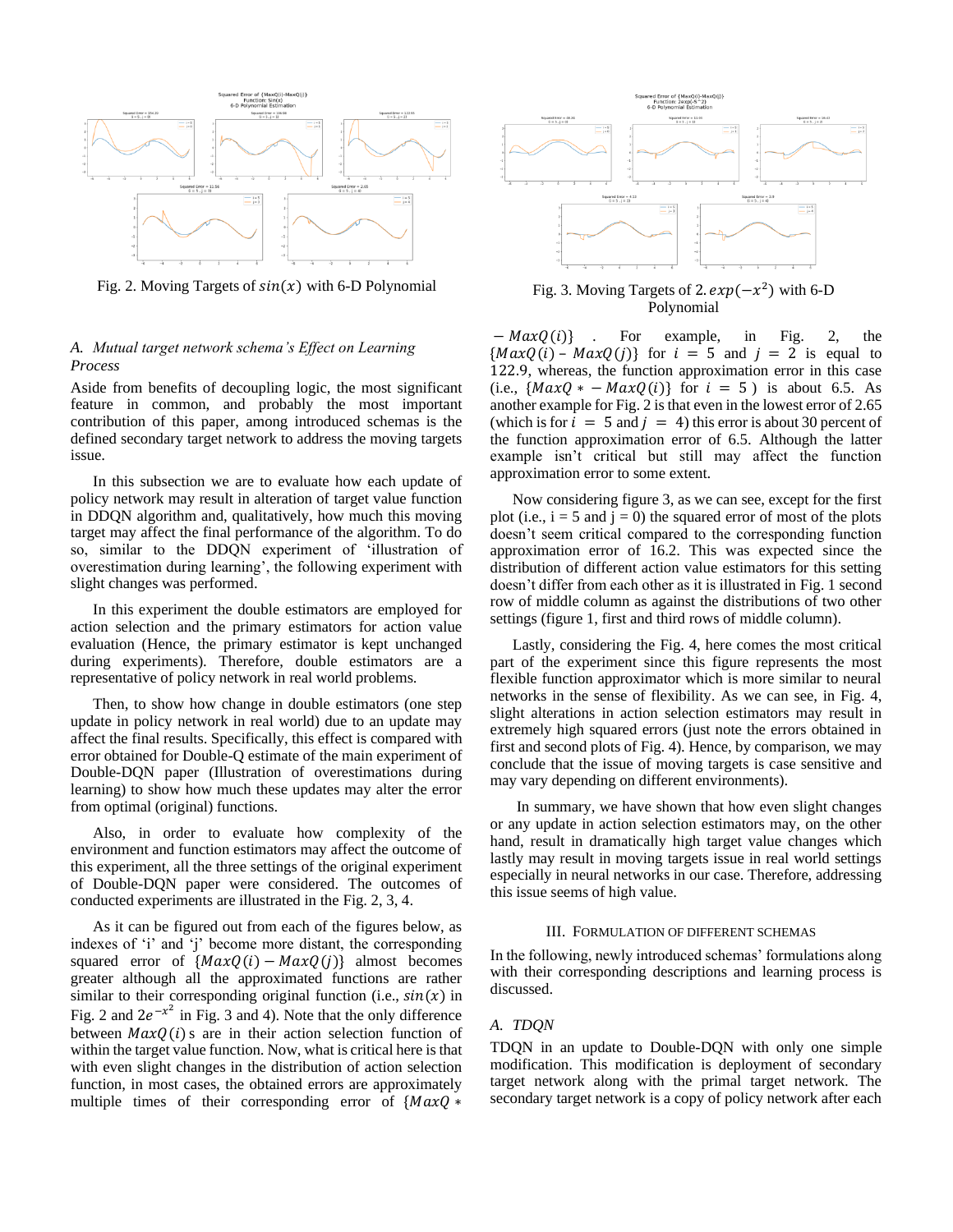

Fig. 4. Moving Targets of  $2.\exp(-x^2)$  with 9-D Polynomial

'N/2' episodes (or steps in general) if 'N' is number of episodes after which weights of policy network are copied to primal target network. This way we expect to further address the moving targets issue and therefore, reach to a more stable model. The process of learning of TDQN is exactly the same as DDQN except that the best action to select is obtained from the secondary target network (i.e.,  $Q_{\theta}$ <sup>"</sup>).

$$
Y_t^{TDQN} \equiv R_{t+1} + \gamma Q \left( S_{t+1}, \underset{a}{argmax} \ Q \left( S_{t+1}, a; \theta_t^{\dagger} \right), \theta_t^{\prime} \right) \tag{4}
$$

## *B. SD-DQN*

Pushing DDQN further towards Double-Q learning model then combining it with TDQN model, in this formulation, two networks (i.e., two sets of weights) are trained as Q-value approximators. Also, each of these networks has their corresponding primary target network. Hence, overall, there are two primary target networks along with two policy networks. The logic behind this formulation is to combine the benefits of all mentioned settings so far; that is, SD-DQN not only benefits from double value functions to overcome overestimations, but it also benefits from target network introduced by DQN besides decoupling logic of Double-DQN and moreover it also takes advantage of TDQN by deployment of primary target network. Therefore, by this setting we expect further stabilization of the model.

The process of learning is exactly similar to Double-Q learning since in SD-DQN both functions are updated symmetrically by randomly assigning each experience from replay buffer to each of the functions.

$$
\begin{cases}\nY_t^1 \equiv R_{t+1} + \gamma Q_2 \left( S_{t+1}, \argmax_{a} Q_1(S_{t+1}, a; \theta'_{t_1}), \theta'_{t_2} \right) \\
Y_t^2 \equiv R_{t+1} + \gamma Q_1 \left( S_{t+1}, \argmax_{a} Q_2(S_{t+1}, a; \theta'_{t_2}), \theta'_{t_1} \right)\n\end{cases} (5)
$$

# *C. FD-DQN*

FD-DQN is actually is a revision to SD-DQN where it is further decoupled. Although it is named 'Fully Decoupled-DQN' it has actually not been fully decoupled which may be inferred by



Fig. 6. Cartpole with Convolutional Layers with 1500 #Episodes



Fig. 7. Cartpole with Convolutional Layers with 2000 #Episodes

substituting each value function estimator in other value function estimator.

$$
\begin{cases}\nY_t^1 \equiv R_{t+1} + \gamma Q_2 \left( S_{t+1}, \underset{a}{\text{argmax}} Q_3 \left( S_{t+1}, a; \theta'_{t_3} \right), \theta'_{t_2} \right) \\
Y_t^2 \equiv R_{t+1} + \gamma Q_3 \left( S_{t+1}, \underset{a}{\text{argmax}} Q_1 \left( S_{t+1}, a; \theta'_{t_1} \right), \theta'_{t_3} \right) \\
Y_t^3 \equiv R_{t+1} + \gamma Q_1 \left( S_{t+1}, \underset{a}{\text{argmax}} Q_2 \left( S_{t+1}, a; \theta'_{t_2} \right), \theta'_{t_1} \right)\n\end{cases} (6)
$$

The process of learning in FD-DQN is exactly the same as SD-DQN except for three value function estimators.

### IV. PERFORMANCE COMPARISON

In this section we are to evaluate performance of each introduced schema in practice. To do so, two different environments of OpenAI Gym were selected, 'CartPole\_v0' game from the classic control envrionment and 'Pong\_v4' game from Atari environment.

The goal of these experiments was not to solve games or fine-tune hyperparameters of any of the introduced schemas for the mentioned games but to evaluate the performance of each proposed schema and specifically seeking any improvements in stability especially for a sensible number of episodes. These performances were compared to Double-DQN performance. It should be noted that utilized hyperparameters were fine-tuned for Double-DQN; in this case introduced schemas were not necessarily expected to outperform Double-DQN but we were to seek if stability was improved in the process of learning. The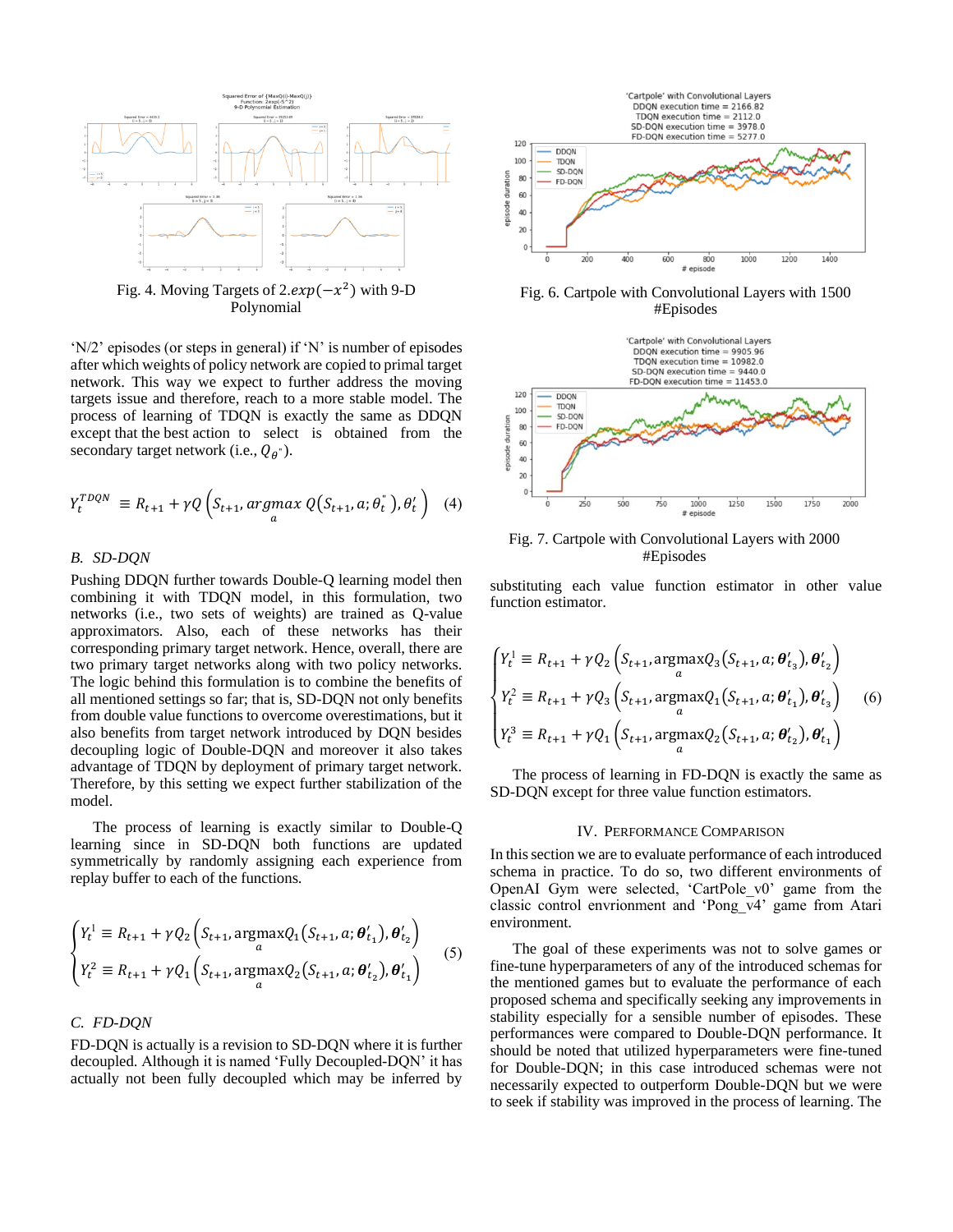

Fig. 8. Pong with Convolutional Layers with 500 #Episodes

utilized hyperparameter were selected from [5] for 'Cartpole' and [6] for 'Pong.

For the 'Cartpole' two set of settings were considered. The first setting was with employment of neural network with three linear layers followed by 'ReLU' activation functions. The second setting was employment of deep neural network with three convolutional layers with 'ReLU' activation functions followed by two linear layers. The second setting is actually the setting previously offered by Double-DQN paper. Lastly, for the 'Pong' game only one setting which is exactly similar to the second setting of 'Cartpole' was considered. Before diving into the obtained outcomes, it should be noted that these experiments were conducted under extremely limited hardware resources.

In the following, for each part, obtained outcomes are illustrated (it should be noted that these outcomes are the most intuitive outcomes obtained among multiple runs). All figures below include outcomes of all schemes' outputs except figure 8 which the outcomes for FD-DQN models are missing which is discussed in its own part.

### *A. 'CartPole' with Linear Layers*

In this type of experiment DDQN seemed that has outperformed other models in terms of both stability and final results in all runs which is a disappointing result so far. A sample of runs are shown in Fig. 5. affiliation.

#### *B. 'CartPole' with Convolutional Layers*

The most optimistic conducted experiments belong to this part in both 1500 and 2000 episodes. In almost all runs of the setting of 'Cartpole with convolutional layers'. Results are shown in Fig. 6 and 7.

#### *C. 'Pong' with Convolutional Layers*

Here, in the game of 'Pong', surprisingly, both 'SD-DQN' and 'FD-DQN' appeared frustrating and completely random without signs of learning, although, high chances are that this phenomenon may be due to a hidden bug in the process of implementations which requires more time and effort to tackle. Looking on the bright side though, TDQN has outperformed DDQN in both stability besides final results in two consecutive runs. As it can be figured out in the Fig. 8, TDQN has a much more stable upward trend as against DDQN.

 In summary, it may be inferred that in almost each of the conducted experiments, at least one of the introduced schemas have illustrated more stability in the process of learning compared to DDQN. For example, TDQN had much more stability in the 'Pong' game (especially, with much lower execution time as show on the title of figure 8) and SD\_DQN or FD-DQN had more stability in the 'Cartpole' game with convolutional setting. More importantly, all these outcomes were based on hyperparameters which were fine-tuned for Double-DQN. After all, these findings are consistent with the theoretical experiments of section 2.

## **CONCLUSION**

This paper has three main contributions. First, we both discussed and illustrated theoretically that how action selection based on an online network (i.e., policy network) may result in moving targets issues and how sensitive and critical it may be depending on different environments and settings. Second, we have introduced three schemas with a few modifications to the existing algorithms to further tackle the instability challenge which exists in both Double-DQN and DQN algorithms. Third, we have shown that even with hyperparameters which were fine-tuned for Double-DQN algorithm, in most of the conducted experiments, at least one the newly introduced models outperformed Double-DQN especially in stability which was the main goal of this paper. Finally, in order to further research in the scope of this paper, one may evaluate the efficacy of averaging, minimizing or maximizing over all learned policy networks (particularly, in schemas with more than one policy network) in order to overcome possible overestimations or underestimations occurred in introduced schemas. This provides more flexibility when encountering different environments. Another future direction may be the evaluation of taking the best action proposed from a randomly selected policy network instead of epsilon-greedy algorithm, this way chances there are that epsilon-greedy will not be needed any more since for example the two policy networks initially (at initial episodes or steps) are neither the same nor optimal and may provide exploration in a more efficient and sensible way in contrast to the latest episodes which provide exploitation.

#### **REFERENCES**

- [1] Hasselt, H. V., A. Guez and D. Silver. "Deep Reinforcement Learning with Double Q-Learning." AAAI, 2016.
- [2] Hasselt, H. V.. "Double Q-learning." NIPS, 2010.
- [3] Mnih, V., K. Kavukcuoglu, D. Silver, Andrei A. Rusu, J. Veness, Marc G. Bellemare, A. Graves, Martin A. Riedmiller, A. Fidjeland, Georg Ostrovski, Stig Petersen, Charlie Beattie, A. Sadik, Ioannis Antonoglou, Helen King, D. Kumaran, Daan Wierstra, S. Legg and D. Hassabis. "Human-level control through deep reinforcement learning." Nature 518 (2015): 529-533.
- [4] L. Buşoniu, T. de Bruin, D. Tolić, J. Kober and I. Palunko, "Reinforcement learning for control: Performance, stability, and deep approximators", 2018.